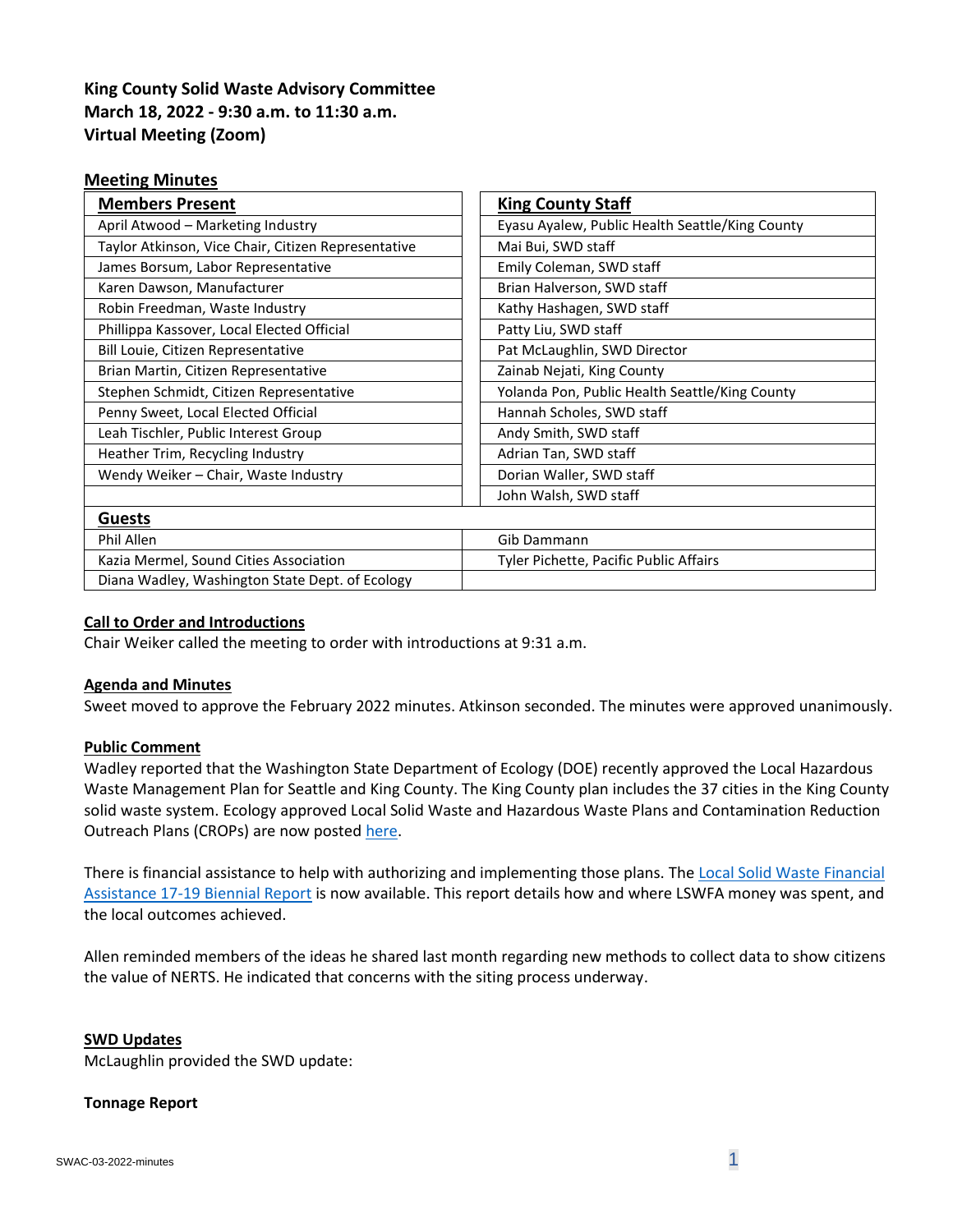We received roughly 21,000 tons more last month than in February 2021 which is an increase of almost 2%. The increase was largely driven by commercially collected tons which increased by 11.6% compared to February 2021.

### **Pilot of Dock Demolition**

SWD owns property at Harbor Island. Part of it is being used for grain transport but there are some unused portions. On one of those portions is a dock in poor repair. The creosote piles that it once stood on need to be removed.

We did a pilot of that removal in early February. The pilot was successful and last week we shared information with stakeholders. The contractor will get back to the site for pile removal after the fish window is over, in June.

#### **Green Building Ordinance passage**

The Council passed the Green Building Ordinance (GBO) on March  $1<sup>st</sup>$ .

The updated GBO supports the implementation of multiple areas of the Strategic Climate Action Plan. In addition to influencing county owned projects, the GBO seeks to educate King County staff and the public around green building practices. It promotes and encourages green building through regional partnerships and code development efforts that support sustainable development.

The county is prepared to work with cities to help increase the development of green affordable housing, green building certifications, efficiency upgrades in existing buildings and stronger state and local standards for new and existing buildings.

#### **NERTS**

We are confident the short list of sites being considered meet the established criteria. There will be outreach to hear from the community. To that end, we are restarting the Siting Advisory Group. There will also be community outreach in the form of a public question and answer forum. Pending decisions, the EIS will begin mid-late summer 2022.

#### **New Staff**

Amy Ockerlander, the Mayor of Duvall has accepted a position to work alongside Dorian as Government Relations Administrator. She will be a great addition to the SWD team, and she will begin her work with us March 23.

Members have requested an update on Ardaugh Glass plant lease. While we prepare a more substantial presentation, this topic will be included as a "check-in" during this updates section.

There will be a Cedar Hills Community Meeting on April 27. Per Trim's request, SWAC members will receive an invitation.

Members asked for an update at a future meeting on the impact o[f HB 1663](https://app.leg.wa.gov/billsummary?billnumber=1663&year=2022) Landfill methane gas reduction legislation. The short answer is we will do an assessment of our system and facilities to determine what additional changes would be needed. We will prepare a presentation for a future committee meeting.

#### **MSWAC Update**

The MSWAC agenda mirrored the SWAC meeting. The committee also spent time in a discussion around ESJ as it effects Re+.

#### **Update – Recruitment**

There are four vacant positions in SWAC representing agriculture, the waste industry, landfill neighbors, and citizens. The position representing education/marketing also needs replacement as April has reached the end of her second term. One application for the waste management industry representative is pending. If all goes well, we should have a new member in April.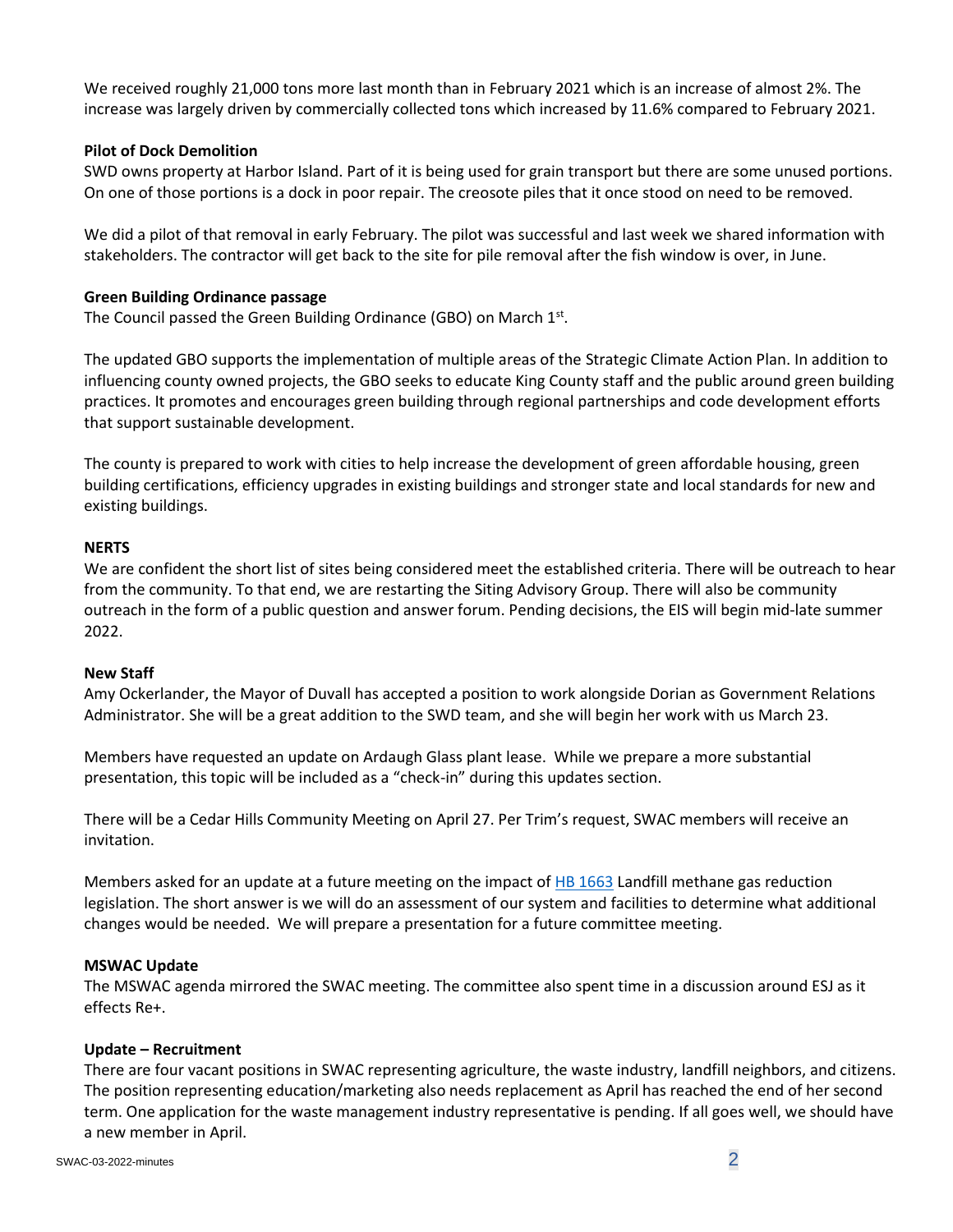### **Approve WTE committee position letter**

Sweet moved that SWAC approve the WTE committee position letter. Kassover seconded the motion which passed unanimously.

Martin said he could understand why politicians may want to have another committee. It further distributes the burden of decision making. Even so, he doesn't believe another committee would add value.

Schmidt suggested that particular effort be spent to solicit members from unincorporated areas as they are most likely to be affected if a waste-to-energy option is chosen. Martin agreed saying that perhaps engaging with other non-governmental organizations to ask for participation would be useful. Waller said that had been tried but there has been more success in asking through Council members. He reminded the committee that membership is influenced not only geographically but also by culture and race.

Atkinson suggested that the opportunity to serve on the committee be brought up at city council meetings. Citizens listening to those meetings may be more interested in the openings. Martin suggested handing out flyers at Cedar Grove. Wieker suggested members send additional ideas to Waller.

## **2022 Legislative Update**

Tan and Scholes briefed MSWAC on the 69th session of the Washington State Legislature. The session ended March 10, 2022.

The following legislation did not move further forward during this legislative session

- SB 5697 RENEW Act (includes EPR for packaging and paper products
- SB5658 Truth in labelling and recycled content
- HB 1810 Right to repair
- HB 1801 Repairability index
- SB5492 EPR for wind turbine blades
- HB 1869 EPR for batteries

Two bills did move forward.

### **[HB 1663](https://app.leg.wa.gov/billsummary?billnumber=1663&year=2022) Landfill methane gas reduction**

It will:

• Require landfills to install a gas collection and control system and/or submit an annual report based on their size and amount of methane emissions.

It will be a good way to track how landfills contribute to GHG emissions. The deadline for surface emissions monitoring is January 1st of the year following when the rules have been adopted by the DOE.

It will likely require investment at Cedar Hills Regional Landfill and five closed landfills. Though there is an extensive landfill gas capture and preventative maintenance system at Cedar Hills, additional investments are likely necessary. We need to do a full assessment and expect both staffing and capital costs.

### **[HB 1799](https://app.leg.wa.gov/billsummary?BillNumber=1799&Year=2021&Initiative=false) Organic materials management.**

It will:

- Require changes to divert organic material from landfills and reduce methane emissions such as:
- Providing organics collection services to certain populations
- Local governments must buy back finished compost from processors
- Some businesses must separate organic waste
- Reducing legal liability for food donations
- Establishing the Washington Center for Sustainable Food Management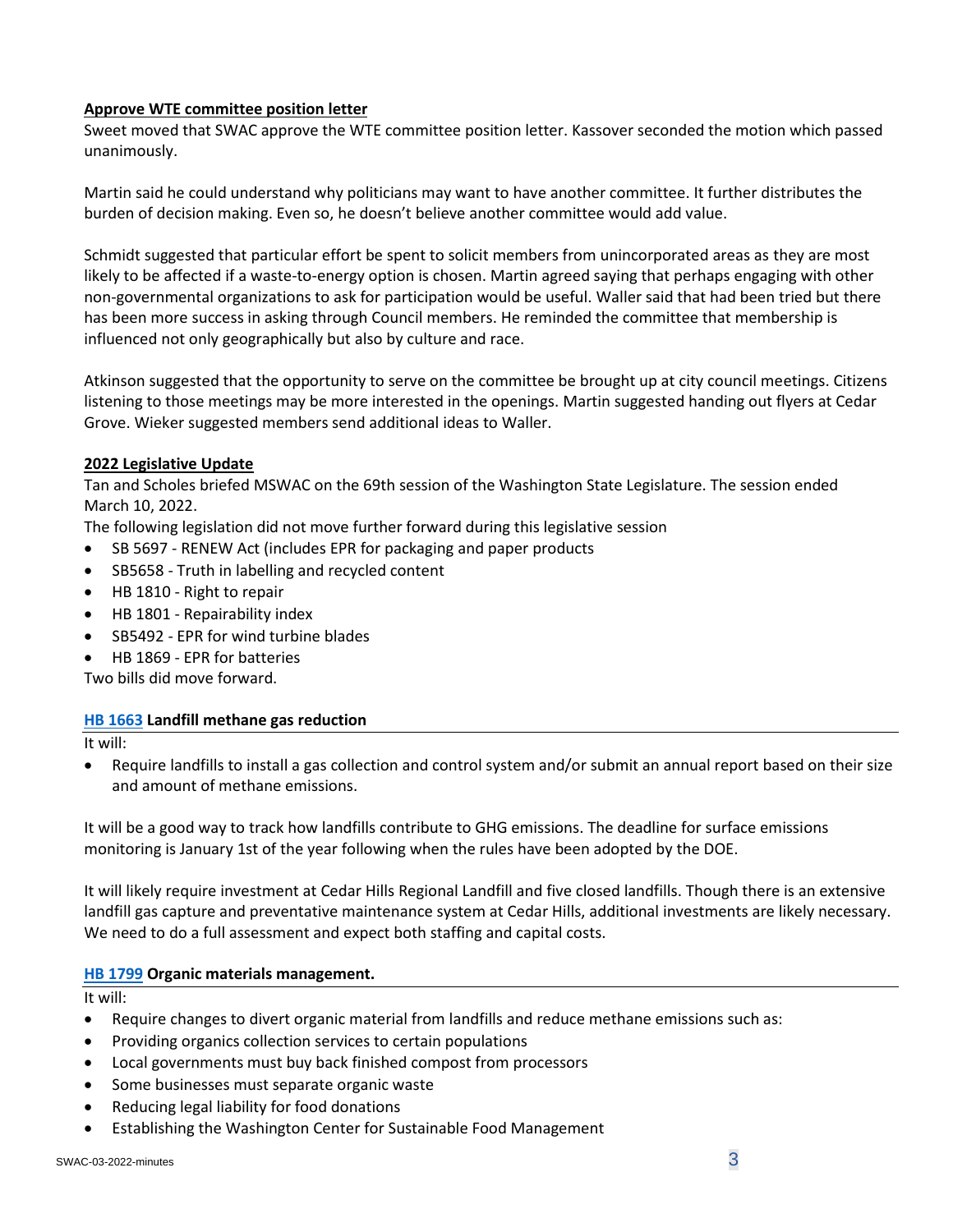- Update compostable products labelling
- Creating a compost reimbursement program for farming operations

There's also a budget proviso [\(SB 5693\)](https://app.leg.wa.gov/billsummary?BillNumber=5693&Year=2021&Initiative=false) for the Governor to approve to provide funding for DOE to do a study of recycling rates of packaging and paper products as well as recommendation on legislative action to address problematic and unnecessary plastics.

HB 1799 complements King Counties existing composting work and assists commercial and business composting. The bill will provide more access for composting services in other counties across the state. However, the bill includes a requirement for cities to have an ordinance and a compost procurement plan to support certain markets of compost. We will be available provide technical assistance to the cities with those or related issues.

### **Re+ Update1**

The Re+ Circular Economy Grants are intended to support business and community projects that prevent or divert materials going to the landfill. The application window will be open from the end of March through the beginning of May. There is \$1.8 million funding available. The competitive award process may result in up to \$300,000 in grant funding per project. Focus areas include Prevention and Reuse, and Recycling. Priority materials include paper, plastic, and organics and the project must show an impact on the King County waste stream. Committee members will receive the application announcement when it launches by email at the end of March and are encouraged to share it with their networks.

Examples of projects that could be considered include:

- A local company investing in infrastructure to support durable service was to move away from single use plastics at its restaurants
- A packaging manufacturer developing a new product line using recycled plastic
- A growing business receiving support to develop a new expanded compost site
- A local hauler requesting funds for marketing materials to grow recycling and food waste collection routes in underserved areas

In addition, SWAC members are asked to help NextCycle Washington build a distribution list of other organizations, jurisdictions, associations, and businesses on related journeys to expand the circular economy in Washington State. They can sign up directly on the [NextCycle Washington website](https://www.nextcyclewashington.com/) or contacts can be sent to [ecoleman@kingcounty.gov.](mailto:ecoleman@kingcounty.gov) Please send any contacts to Coleman by March 23<sup>rd</sup> or forward the information yourself.

The Re+ Circular Economy Grant is geared toward "shovel ready" projects. There will be another grant process for businesses in the earlier stages later in the year. We're looking to include a bunch of community input. Grants through NextCycle [Washington](https://www.nextcyclewashington.com/) also provide support to new businesses.

Committee members are asked to spread the word about these grants. We are also working with other groups to get the word out. We need to walk a careful line in communicating the opportunity because awarding the grants is a competitive process.

Walsh asked for feedback on the Re+ Fast Start Action Overview document provided with the meeting materials. Please focus on content and identify anything not relevant to city decision making. Also, please identify anything not included that would be helpful. The deadline is March 25. Send further feedback to Liu at [Pliu@kingcounty.gov.](mailto:Pliu@kingcounty.gov)

\*Trim requested a date and timeline for the co-digestion work. We are still working with the Wastewater Treatment Division on the specifics of that project which is why those dates are not included in the timeline. We will provide the dates when they are confirmed.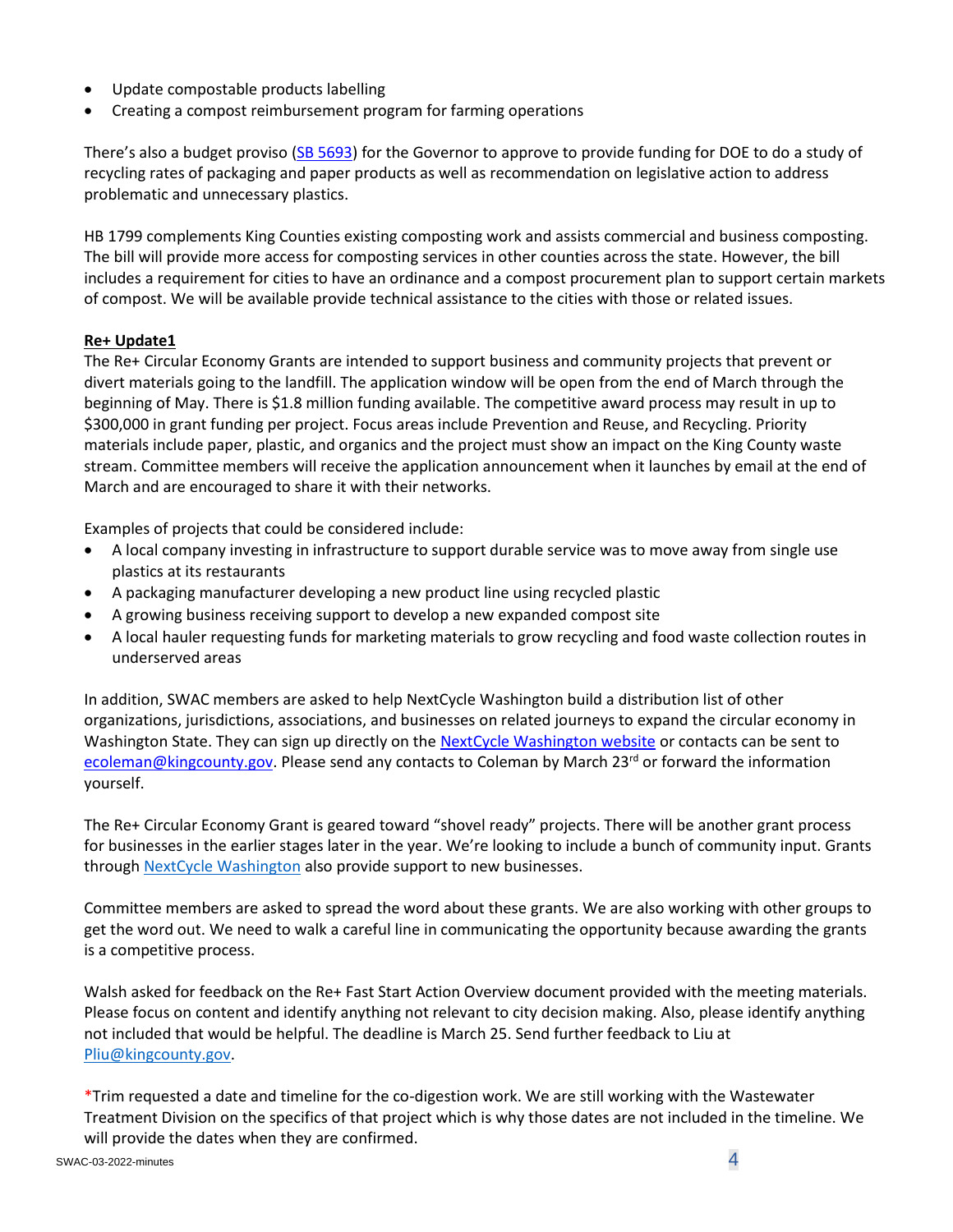Schmidt asked for more information about food waste. He asked how much is residential, multi-family, and restaurants. Walsh said the recent waste characterization study would provide the details. *The following information was provided for these notes after the meeting.*

*King County's 2019 waste characterization study estimated that 64,000 tons of food waste and 26,000 tons of compostable paper were landfilled by non-residential generators. The same study estimates an additional 70,000 tons of food waste and 21,000 tons of compostable paper from residential generators (over 60% of which is single-family material)*

Dawson said Cedar Grove is supportive of the digestion project but wants to be sure it doesn't impact current programs. The meeting materials said that the project would be based on businesses that don't currently subscribe to organics collection. She asked how the division collects data on how many and which businesses don't have organics collection. The division will need to compile that information for HB1799 implementation as well as for Re+. She said if rates for co-digestion will be subsidized, Cedar Grove should receive a similar subsidy. She questioned the value of digesting if the results still need to be composted. Cedar Grove has sufficient capacity and believes waste sorting would be a better investment than moving toward a slurry. She noted that Cedar Grove and the Solid Waste Division would meet on Monday to continue the conversation.

Kassover provided feedback on Re+ Fast Start Action Overview and said that it's not clear that cities are the audience. And it's not clear what the cities are expected to do with the information. She wonders if it is intended to provide background for policy work or information to be used in citizen education. Martin suggested that it would benefit from visuals and an executive summary that communicates the need. A strong sponsorship statement that garners the attention of readers is also needed. Also, include the date of the document and specify the intended audience.

Trim said the document doesn't include context which would be useful for new readers. However, context may not be needed in a briefing paper. Instead, she suggested a slide deck for each topic and that begins with the why.

The document talks about how many people could be fed with the food sent to disposal. We know that some of the food disposed is not edible. But Kassover suggested the document explain what fraction of the food waste is edible as opposed to food scraps.

### **2023-2024 Rate Proposal Update**

The January preliminary rate would require an 8.94% increase in revenue requirement for both 2023 and 2024. The division is projecting to under expend in 2021-2022 by \$6 million.

The tonnage forecast shows that Re+ impacts are expected to begin in 2023 with more significant impacts beginning after 2027 in both the lower and higher diversion scenarios. The lower diversion forecast was used in the tonnage forecast for the preliminary rate. We will have a new forecast based on HB 1799 at the next meeting.

Budget discussions identified budget savings. However, they also identified needed organization investments such as staffing, investments in equipment such as trucks and packers, environmental investments including recycling at transfer stations, and investments in IT and asset management.

The budget also includes the continued implementation of the capital program which raises debt service to about \$43 million by 2030. The major costs for Area 9 development and NRTS have been pushed further in the future due to project delays.